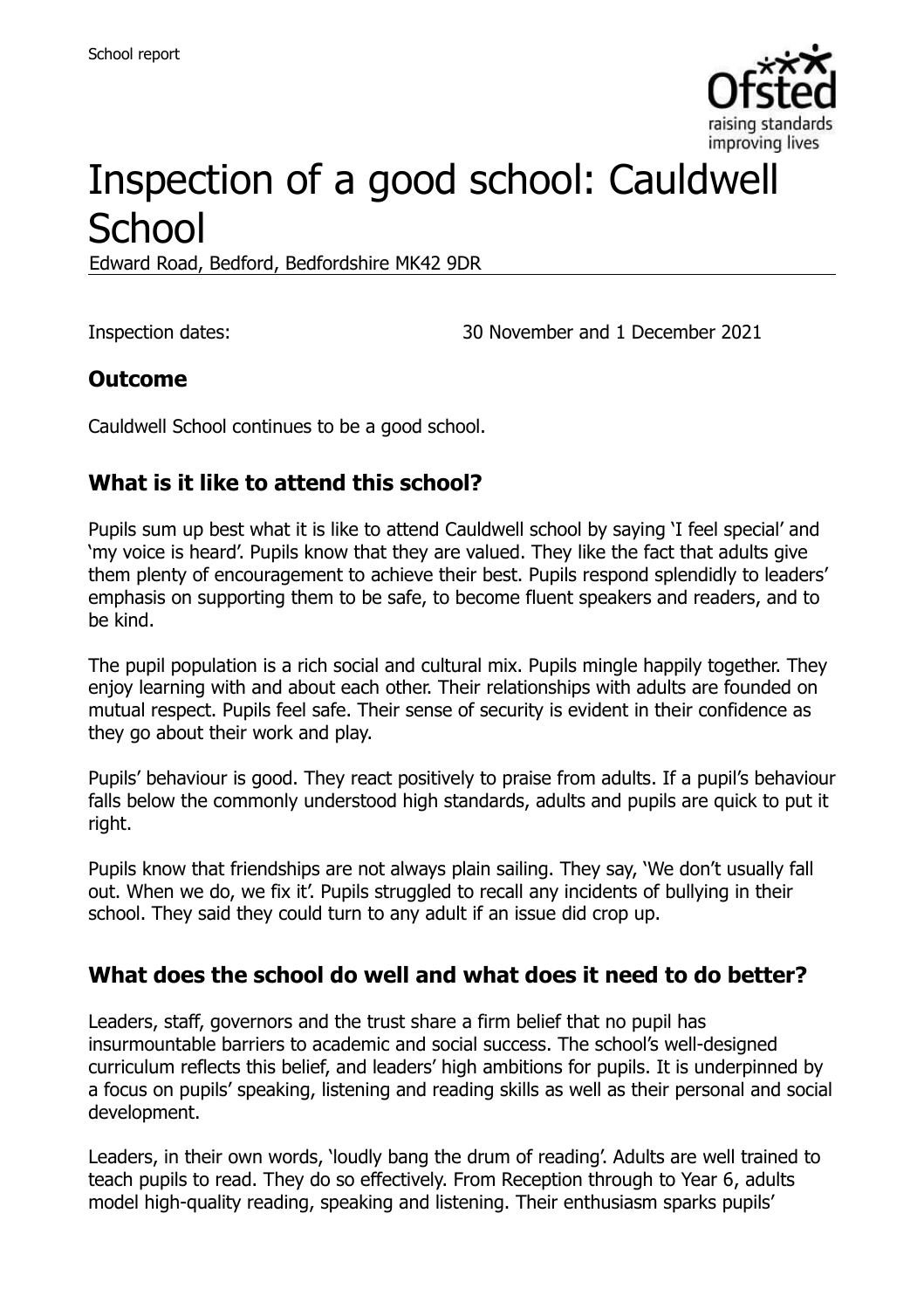

interest. Adults make it fun for pupils to learn to read on a day-to-day basis. Pupils enjoy and gain a lot from events such as 'spooky story' days.

Each day in Reception, children read books and hear stories that reinforce the sounds they are taught. They delight in learning new words and reading and writing them with accuracy. Staff make sure that most older pupils retain this enjoyment of reading. Pupils and staff value the daily 'drop everything and listen' sessions. Many pupils become fluent readers.

The principles that underpin the reading curriculum also exist in most other subjects. Leaders' curriculum plans make it clear to teachers what details and words pupils should learn. Teachers have a good knowledge of most subjects and how to teach them. Teachers choose resources that stimulate pupils' thinking. Teachers emphasise important vocabulary. Pupils remember what they have been taught and produce good-quality work. Senior leaders are working to appropriate timescales to build teachers' subject knowledge across the curriculum. There are a small number of subjects where this work is not complete.

A lot of pupils join the school throughout the year and in all year groups. Many have little experience or knowledge of the English language. Pupils and staff are welcoming to newcomers. There are efficient processes to establish pupils' needs and capabilities. Pupils start learning English at the earliest opportunity. They are well supported to access the school curriculum. They soon become confident members of the Cauldwell family.

Adults' effective support for pupils, including pupils with SEND, to become assured and considerate individuals is plain to see. From the start of Reception, adults help pupils to understand and follow the school's routines and expectations of their behaviour. Individuals' successes are celebrated in daily conversations, assemblies, displays and honours such the 'weekly special person' award. Pupils take on important, respected leadership roles, such as prefects and 'buddies'. Visitors cannot fail to notice the sense of 'family' that this all generates.

Teachers make sure that pupils with special educational needs and/or disabilities (SEND) access the same curriculum as their classmates. Pupils, including pupils with SEND, are taught to recognise and manage emotions and feelings. Some get expert extra support in 'The Hub'. Pupils develop the knowledge and resilience to stick at learning and friendships. Most pupils attend enrichment activities at the end of each school day.

Staff play their full part so that pupils are safe, confident and make progress in their learning. Adults took, and continue to take, extra steps to do so during the national pandemic. Staff say that they appreciate the actions that leaders take to support them in their work and personal lives.

The trust and local advisory board (local governance board) work effectively in partnership to provide leaders with well-informed scrutiny and support.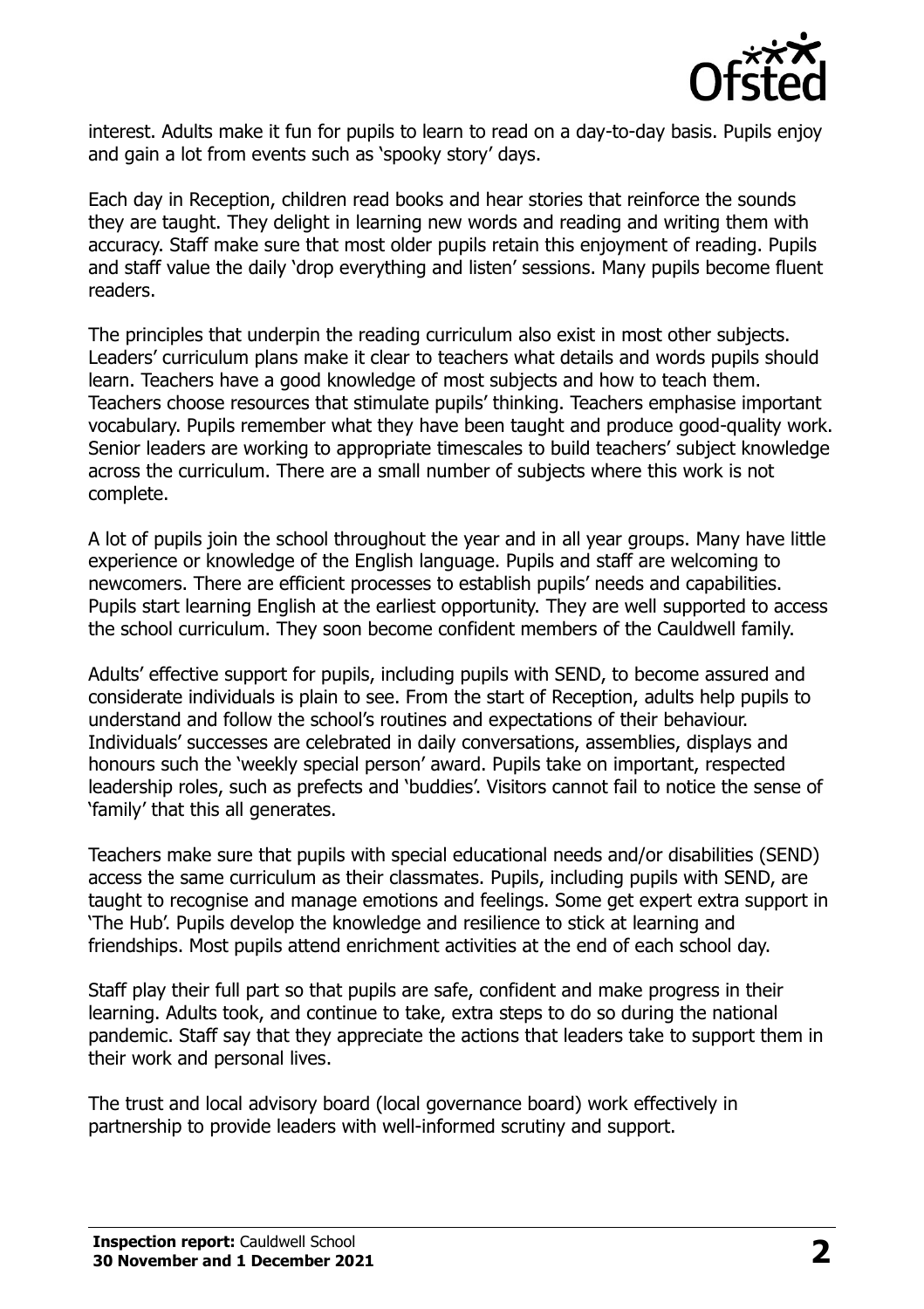

# **Safeguarding**

The arrangements for safeguarding are effective.

Staff know that, 'If pupils are not safe and happy, nothing else matters'. All parents, pupils and staff spoken with or who responded to surveys consider that pupils are safe at Cauldwell School. Pupils are taught strategies to stay safe, including when online.

Leaders provide staff with regular updates and training. Staff follow school procedures without delay to report concerns they may have about a pupil's well-being. Leaders act decisively and in pupils' best interests to ensure that they and their families get the help they need.

The trust and governors check that the school meets its safeguarding obligations.

## **What does the school need to do to improve?**

#### **(Information for the school and appropriate authority)**

■ Leaders' plans in many subjects make it clear what knowledge pupils should learn and the best order in which to teach it. Teachers have received suitable support and training to teach the curriculum well in these subjects. In a few subjects, appropriate plans are in place, but teachers have not had the same level of guidance to deliver them as effectively. Where this is the case, leaders should provide teachers with direction and support so that they are well placed to deliver the curriculum as effectively in all subjects.

## **Background**

When we have judged a school to be good, we will then normally go into the school about once every four years to confirm that the school remains good. This is called a section 8 inspection of a good or outstanding school, because it is carried out under section 8 of the Education Act 2005. We do not give graded judgements on a section 8 inspection. However, if we find evidence that a school would now receive a higher or lower grade, then the next inspection will be a section 5 inspection. Usually this is within one to two years of the date of the section 8 inspection. If we have serious concerns about safeguarding, behaviour or the quality of education, we will deem the section 8 inspection as a section 5 inspection immediately.

This is the first section 8 inspection since we judged the predecessor school, also called Cauldwell School, to be good in June 2013.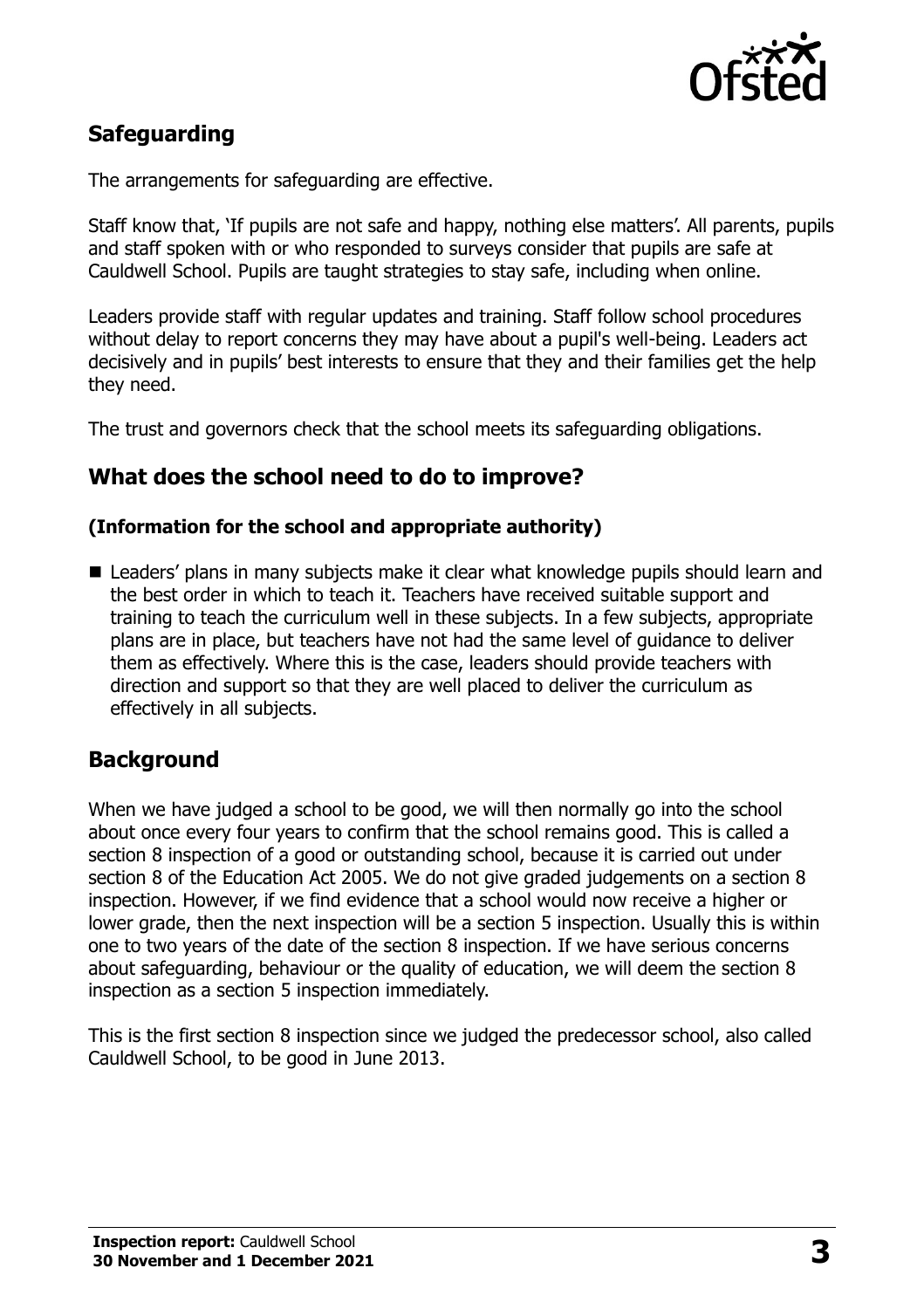

## **How can I feed back my views?**

You can use [Ofsted Parent View](https://parentview.ofsted.gov.uk/) to give Ofsted your opinion on your child's school, or to find out what other parents and carers think. We use information from Ofsted Parent View when deciding which schools to inspect, when to inspect them and as part of their inspection.

The Department for Education has further [guidance](http://www.gov.uk/complain-about-school) on how to complain about a school.

If you are the school and you are not happy with the inspection or the report, you can [complain to Ofsted.](https://www.gov.uk/complain-ofsted-report)

#### **Further information**

You can search for [published performance information](http://www.compare-school-performance.service.gov.uk/) about the school.

In the report, ['disadvantaged pupils'](http://www.gov.uk/guidance/pupil-premium-information-for-schools-and-alternative-provision-settings) refers to those pupils who attract government pupil premium funding: pupils claiming free school meals at any point in the last six years and pupils in care or who left care through adoption or another formal route.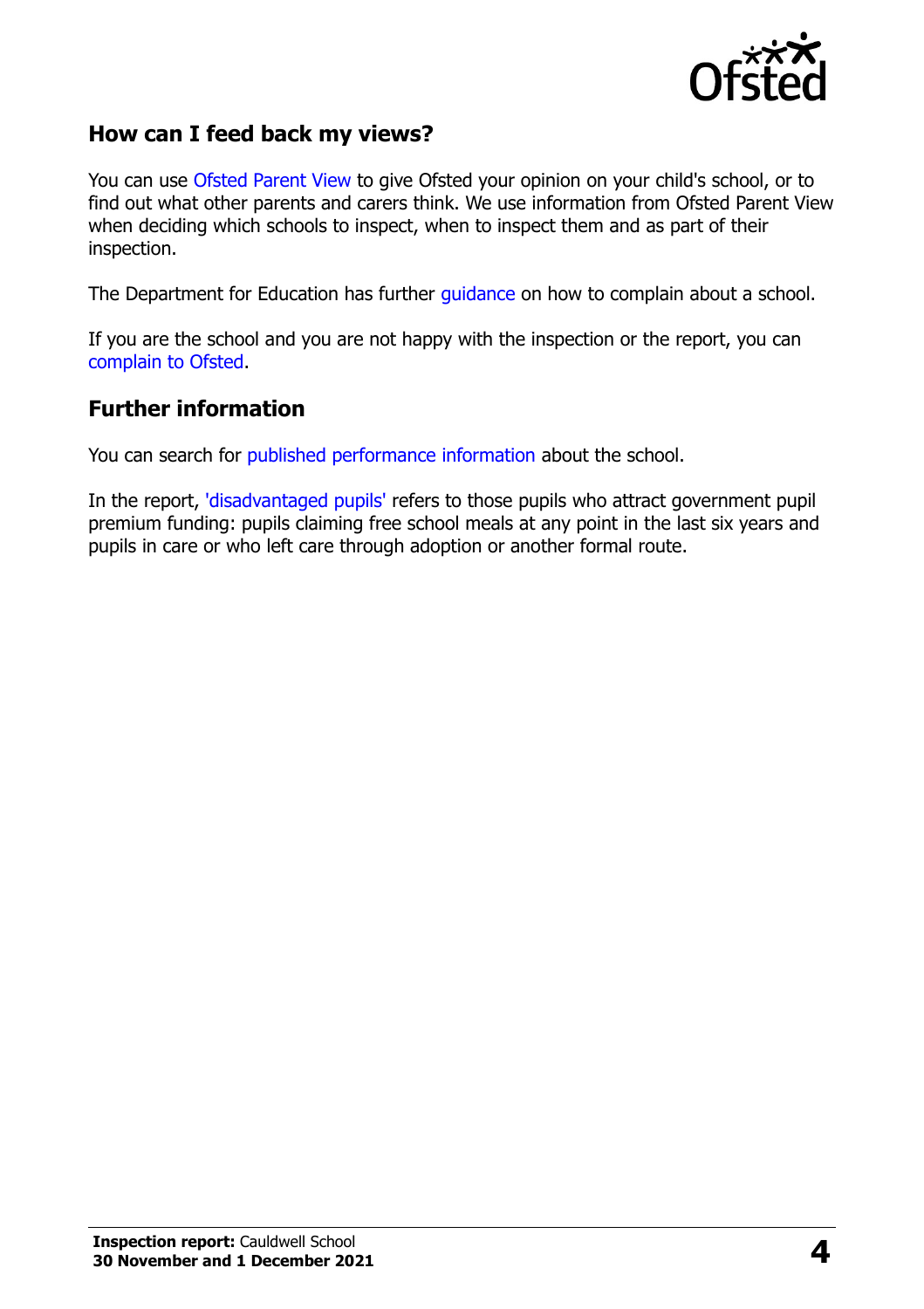

## **School details**

| Unique reference number             | 144528                                                              |
|-------------------------------------|---------------------------------------------------------------------|
| <b>Local authority</b>              | <b>Bedford</b>                                                      |
| <b>Inspection number</b>            | 10200445                                                            |
| <b>Type of school</b>               | Primary                                                             |
| <b>School category</b>              | Academy converter                                                   |
| Age range of pupils                 | 4 to 11                                                             |
| <b>Gender of pupils</b>             | Mixed                                                               |
| Number of pupils on the school roll | 408                                                                 |
| <b>Appropriate authority</b>        | Board of trustees                                                   |
| <b>Chair of trust</b>               | David Hoare                                                         |
| <b>Headteacher</b>                  | Judith Apps                                                         |
| <b>Website</b>                      | www.cauldwellschool.com/                                            |
| Date of previous inspection         | 1 October 2020, under section 8 of the<br><b>Education Act 2005</b> |

# **Information about this school**

- Cauldwell School is a larger-than-average sized primary school.
- Large numbers of pupils arrive or leave at times other than the start of each academic year.
- There are very high proportions of pupils who speak English as an additional language.

# **Information about this inspection**

- This was the first routine inspection the school received since the COVID-19 pandemic began. Inspectors discussed the impact of the pandemic with school leaders and have taken that into account in their evaluation.
- The inspector carried out deep dives in mathematics, personal, social, health and relationship education, and reading.
- For each deep dive, the inspector met with subject leaders, looked at curriculum plans, visited a sample of lessons, spoke with teachers, spoke with some pupils about their learning and looked at samples of pupils' work. The inspector also listened to several pupils read.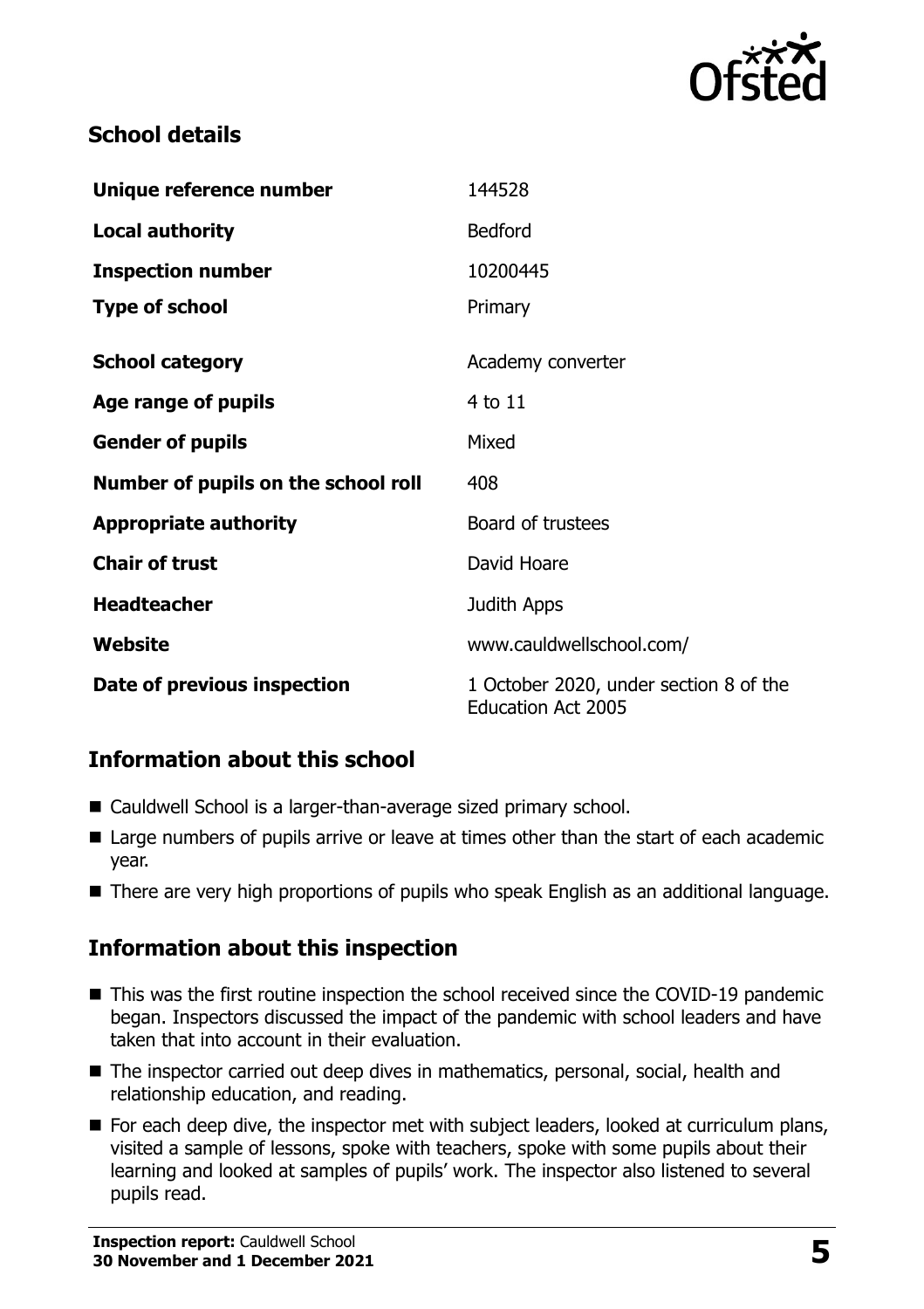

- The inspector also spoke with subject leaders and looked at curriculum plans and some pupils' work in a small number of other subjects.
- The inspector met with the headteacher and other leaders, including the deputy headteacher, the special educational needs coordinator and the family support worker.
- The inspector looked at school documentation and spoke with leaders, teachers, support staff, members of the local advisory board, pupils, parents and representatives from the trust, to establish the effectiveness of the school's safeguarding procedures.
- The inspector met those responsible for governance. In this meeting were three members of the local advisory board, including the chair of the board, and the chair of the trust, the chief executive officer and one other representative from the trust.
- The inspector also spent time observing and speaking with pupils at breaktimes and lunchtimes.
- The inspector took account of the views of parents expressed in the 21 responses to the Parent View and in the discussions held with some parents at the start of the second day of the inspection. The school's analysis of its own surveys of parents' opinions was also considered.
- $\blacksquare$  The inspector considered the views in the seven responses to the pupil survey, 31 responses to the staff survey and an email received from a member of staff over the course of the inspection.

#### **Inspection team**

John Lucas, lead inspector **Her Majesty's Inspector**